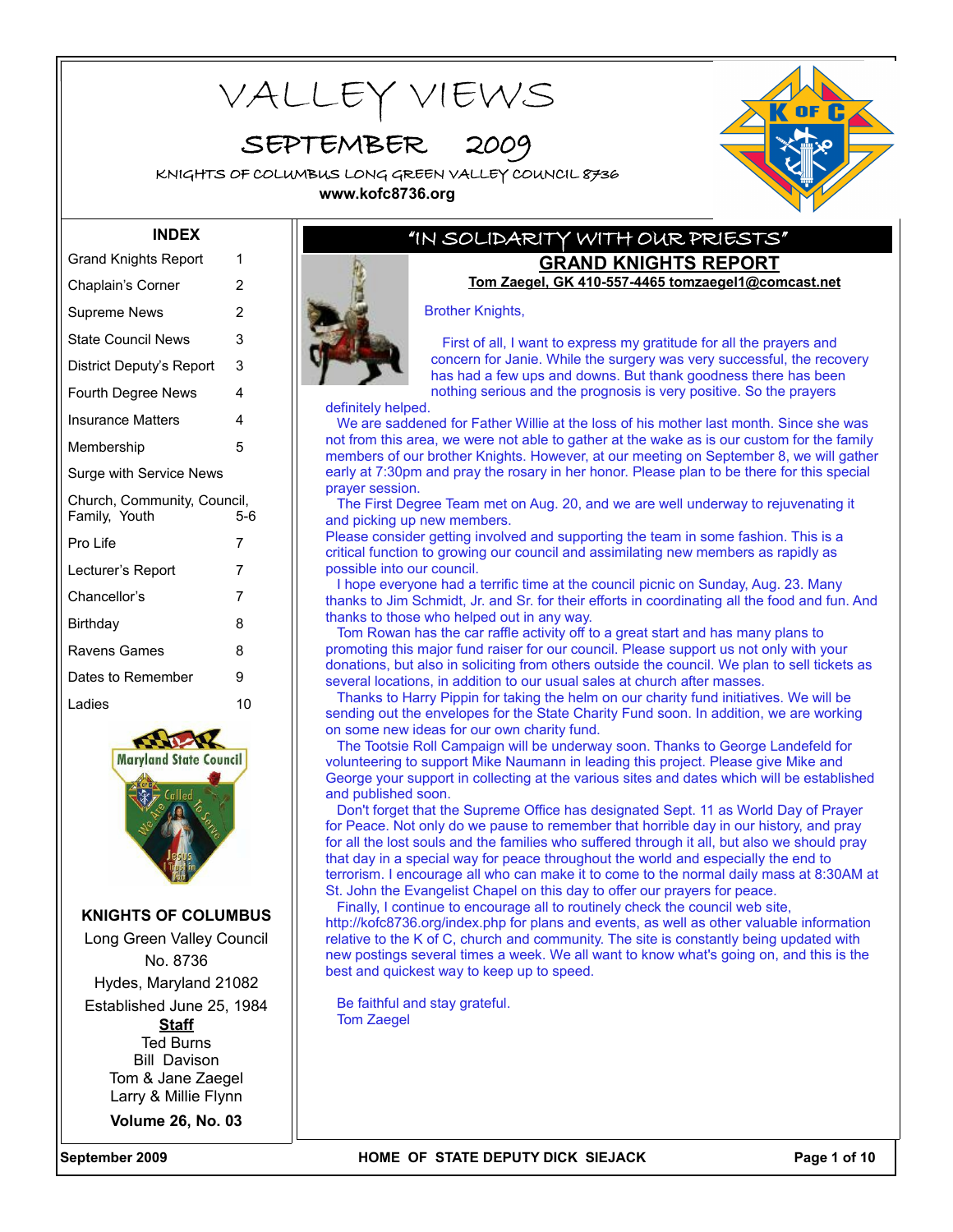## **CHAPLAIN'S REPORT**

**Fr. Willie Franken; 410-592-6206;** [WFranken@archbalt.org](mailto:WFranken@archbalt.org)

Dear Brother Knights,

Maybe you are like me and can't believe that the end of summer is near. Where did it go? It seemed to just fly by. With Labor Day, summer comes to an end and many activities begin in parishes and schools.

What do you think about your work? What do you think about the work that you, as Knights, accomplish? Do you ever think of your work as "holy" and an occasion for "evangelizing" others? It seems to me that the fruits of our labors are to give glory to God and to live out the gospel. There is a familiar saying that "actions speak louder than words." You and I are called to be evangelizing missionaries. We are to bring people to faith in Jesus Christ by who we are, and by our everyday actions. God notices even the smallest act of love and kindness. As Christians, and as Knights, may we see the labors that we do as opportunities to give glory to God and to bring others to Christ.

Blessings and Peace, Fr. Willie

## **SUPREME COUNCIL NEWS**

#### **New Poll Shows Americans Continuing to Move Toward Pro-Life Position on Abortion 86 Percent Favor Significant Restrictions; Majority Believes Abortion Hurts a Woman Long-Term**

The American people continue to move to the pro-life perspective on abortion according to the latest Moral Compass survey by the Knights of Columbus and Marist Poll. The poll mirrored findings of other recent surveys, showing that more Americans identify as pro-life than as pro-choice, and that the vast majority of Americans favor restricting abortion.

Among the key findings:

· 86 percent of Americans would significantly restrict abortion.

· 60 percent of Americans would limit abortion to cases of rape, incest or to save the life of a mother – or would not allow it at all.

· 53 percent of Americans believe abortion does more harm than good to a woman in the long term.

· 79 percent of Americans support conscience exemptions on abortion for health care workers. This includes 64 percent of those who identify as strongly pro-choice.

· 69 percent of Americans think that it is appropriate for religious leaders to speak out on abortion.

· 59 percent say religious leaders have a key role to play in the abortion debate.

· 80 percent of Americans believe that laws can protect both the health of the woman and the life of the unborn. This includes 68 percent of those who identified as strongly pro-choice.

Additionally, the data showed that since October nearly every demographic sub-group had moved toward the pro-life position except for non-practicing Catholics and men under 45 years of age. Independents and liberals showed the greatest shift to the pro-life position since October, while Democrats were slightly less likely to be pro-life now than they were in October.

"The data shows that the American people are placing an ever increasing value on human life," said Supreme Knight Carl Anderson. "Far from the great divide that most people think exists when it comes to the abortion debate, there is actually a great deal of common ground. Most Americans are unhappy with the unrestricted access to abortion that is the legacy of *Roe vs. Wade*, and pundits and elected leaders should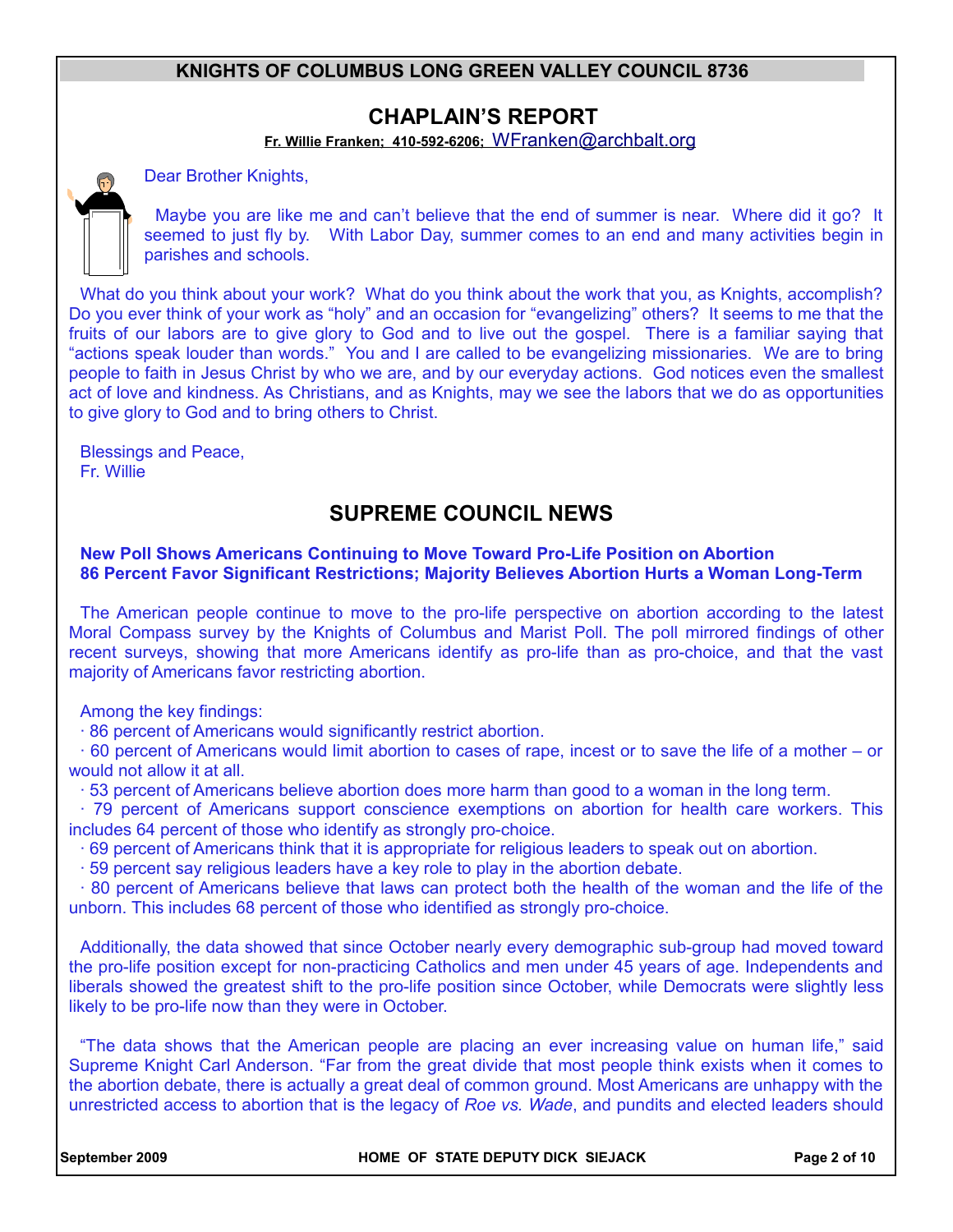take note of the fact that agreement on abortion need not be limited to the fringes of the debate and issues like adoption or pre-natal care. The American people have reached a basic consensus, and that consensus is at odds with the unrestricted access to abortion that is the legacy of *Roe*."

The survey of 1,223 Americans was conducted May 28 – 31 and has a margin of error of +/-3 percent.

## **STATE REPORT Columbus Day Ball**

The Maryland State Council's main social event of the year, the Annual Columbus Day Ball, will be held October 10, 2009, at the La Fontaine Bleu, in Glen Burnie, Maryland.

On behalf of our Past Grand Knight and Worthy State Deputy, Richard V. Siejack and First Lady Pat, we encourage everyone to attend this gala event and enjoy the opportunity to come together and celebrate friendship, fraternity and pride in our Order.

The cost of this extravaganza will be \$42.50 per person. The event will feature a name brand open bar and a deluxe sit-down dinner.

The music will be provided by the Monaldi Brothers. Black Jacket is the preferred dress for this event, but business suit is acceptable.

If you have any questions related to the Columbus Day Ball please call: George Floria at 301-627-3923 or Jean Domingue at 410-798-7177. To purchase tickets, contact our Grand Knight Tom Zaegel as we are hoping to fill several tables.

## **DISTRICT DEPUTY REPORT**

**Brian O'Connor; District Deputy 1**

| <b>Council No</b>     | <b>New</b><br><b>Members</b> | <b>Dropped</b><br><b>Members</b> | <b>Net</b><br><b>Membership</b><br><b>Increase</b> | <b>Net</b><br>Insurance<br>Increase |
|-----------------------|------------------------------|----------------------------------|----------------------------------------------------|-------------------------------------|
| 8736                  | 3                            | 0                                | 3                                                  | 0                                   |
| 9815                  | 0                            | $\Omega$                         | $\Omega$                                           |                                     |
| 10100                 | 0                            | 0                                | $\Omega$                                           | 0                                   |
| 11372                 |                              | 0                                |                                                    |                                     |
| <b>District Total</b> | 4                            | $\Omega$                         | 4                                                  | $\mathcal{P}$                       |

Star District Goals Net 7% increase New Members; 3.5% Insurance Members

I wish to begin by thanking all those councils Anne and I have had to visit during their installations. Your hospitality was wonderful and we thoroughly enjoyed ourselves at each and every one

I just received the membership report for July, 2008 and I wish to congratulate Long Green Valley Council for recruiting 3 new members and Fr. Maurice Wolfe Council for recruiting 1 new member and obtaining 1 new insurance member.

All the councils should be well underway selling car raffle tickets and are gearing up for the Tootsie Roll

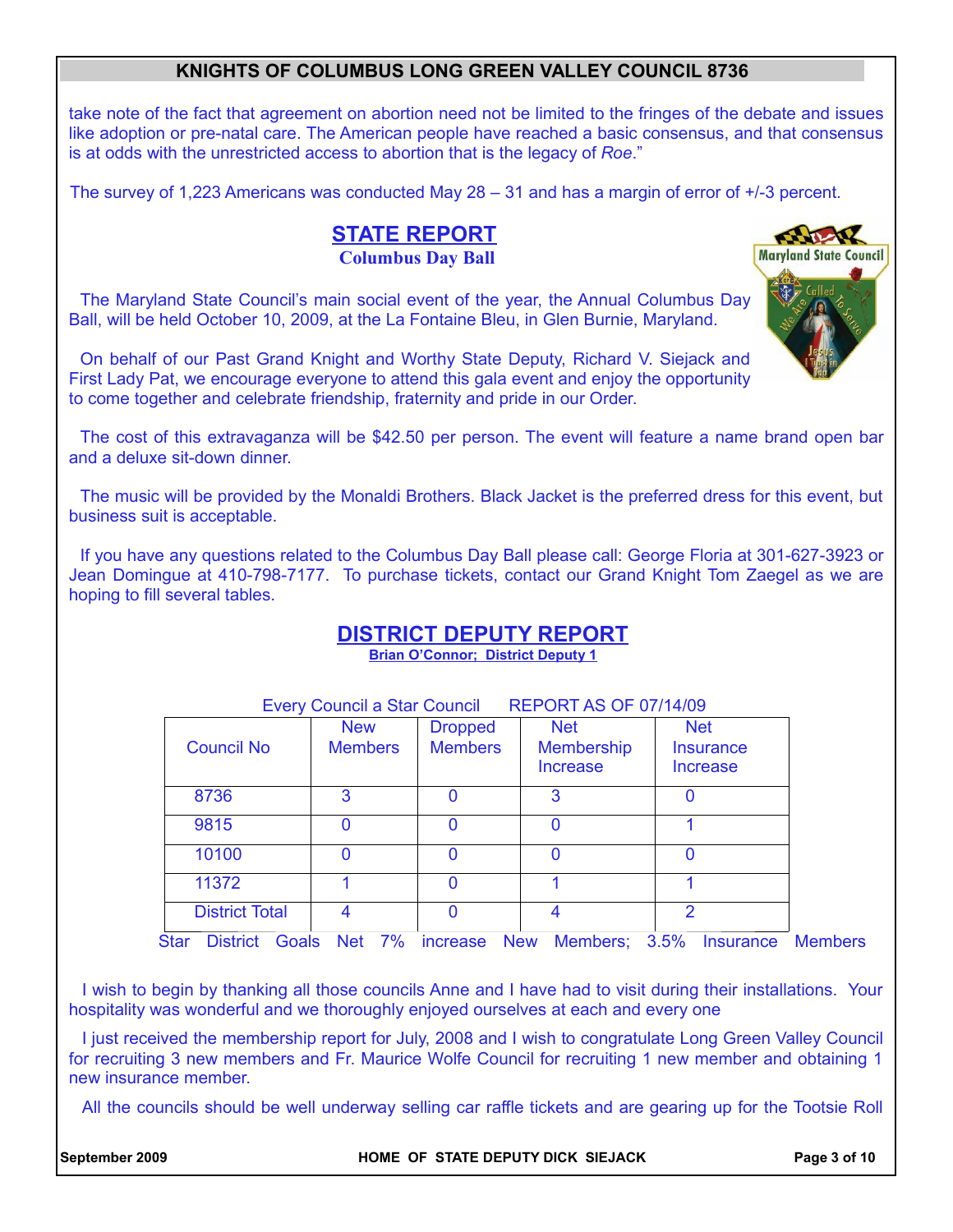program. This is the one time of the year you get a chance to meet other Catholics one on one and using this opportunity to ask them to join the Knights of Columbus. There should be Form 100's available for the sellers, both men and ladies, to use when selling tickets or giving out Tootsie Rolls. This should be true at any event where Catholic men will be available such as parish picnics, youth events such as soccer shootouts or fishing tournaments (parents are prime candidates), Sunday donuts etc.. Don't let an opportunity pass by and get to the end of the year searching for that 1 or 2 new members you need for Star **Council** 

While the councils in our District do a good job at telling ourselves what a good job we do; we still don't publicize it well in our parishes and the community. There are many Catholic families in our parishes looking for an oasis where they can share the values of faith and family, as well as a place where they can socialize with other people with common interests. **Our organization is that oasis**. All you need to do is to help them see and understand that this is true and ask them to join

Brian O'Connor District Deputy

## **FOURTH DEGREE NEWS**

Archbishop John Carroll Assembly 2378; Faithful Navigator Leonard Windsor

Our Sept. Meeting will be at Our Lady Of Grace Council, and will be our crab night. Any one eating crabs it is \$16.00 if you are not eating crabs there is no charge for the refreshments. We just ask that you contact either Godwin Ilonoh at goddyilonoh@yahoo.com, or Len Windsor at Iwsr54@verizon.net. We would like to get a good head count to buy the crabs with. Cut off date for getting your name on the list is Sept.12.

Mary Queen of the Knights Bless you all.

#### **INSURANCE MATTERS FRATERNAL BENEFITS "Baby Boomers"**

This month's column is for the baby boomers. Do you know what is sneaking up on you? Retirement!

Ouch. I know. It's hard to believe isn't it?

Seems like just yesterday … but it's coming – and coming fast. And that's actually the good news.

There's a trend by companies to freeze or end their employee pension plans. This may have a big impact on baby boomers now on the cusp of retirement. Boomers with pension plans have counted on monthly retirement checks at the end of their career, but increasing numbers of employers are ending their plans or halting future benefit accruals. Those at greatest risk include boomers in their late 40's and early 50's who are still at least a decade from retirement but too old to save enough to make up the difference in their pension benefits.

An August 2005 survey by PricewaterhouseCoopers showed that nearly half of companies that expected to change their pension plans in the next year were considering freezing benefits for all employees. More than a third that offered pensions have already pared back these benefits over the last three years.

"This will definitely be a problem for baby boomers," says Karen Friedman at the Pension Rights Center. "You've been at a company under the plan and worked for years with that expectation, and then it's taken away."

September 2009 **Ack and September 2009 HOME OF STATE DEPUTY DICK SIEJACK Page 4 of 10**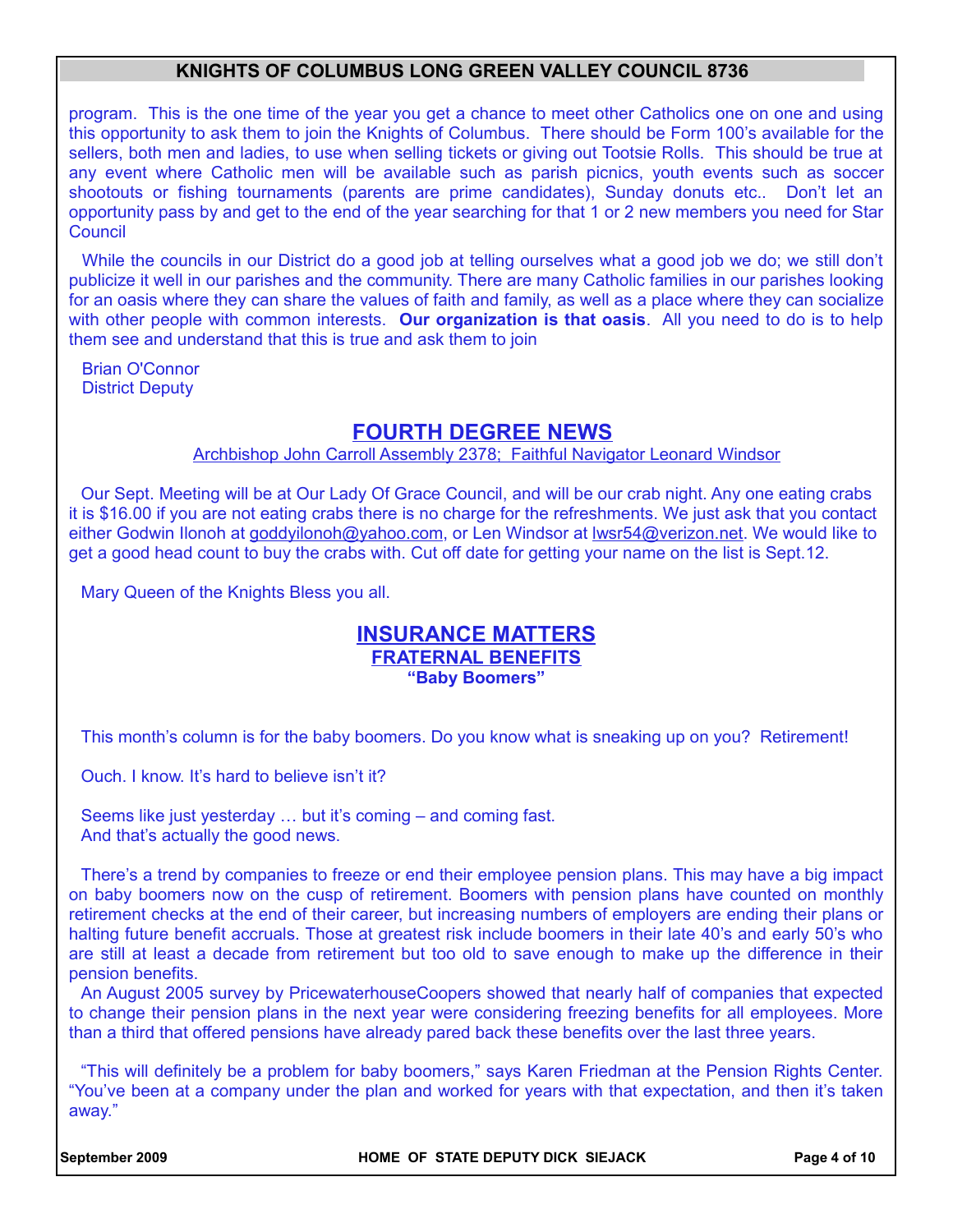### **MEMBERSHIP CHAIRMAN**

**Jim Schmidt, Sr, PGK; 410-592-8891; snstrngjim@msn.com**

The weekend of Oct. 24 /25 is Membership Blitz and a Ministry Minute about the Knights at all Masses. I need some Brothers to either speak at the Masses or give out literature after the Masses. Please contact me if you can help. Thank you.

Retention: Through the Retention Process, five members, due to be suspended for non-payment of dues, were sent a standard letter. Two of the five have responded in a favorable way. This is a last step in the formal retention process and a last resort. We hope to avoid retention issues by keeping all members involved and active.

Our new retention initiative this year will also include informal contact with those who have not paid this year's dues and have not been involved in the Chapter. The goal is to avoid getting to that last appeal letter in the future.

There is a second degree ceremony schedule for Sept. 24 at Notre Dame Council in Towson starting at 8pm. Any first degree brothers wishing to take the next step in the degrees at this time should contact Jim Schmidt, Sr., Paul Weber, or Tom Zaegel.

## **CHURCH ACTIVITIES**

 **Randy Keiser; [mostincorporated@yahoo.com](mailto:mostincorporated@yahoo.com) 410-491-6407**

*We were finally given the Green Light for painting the conference center. Work started at 8:00 a.m. on Saturday August 22nd. Special thanks to Eric Shcumacher for brining the paint. Gardening work was also performed on several evenings; dead tree branches were removed and 9 shrubs by the Chapel. The front of the school was trimmed, weeded and mulched. Thanks to Josh Pippin, Rob Vacek, Mat Lewis and Gavin Still (non member) for their hard work.*

*Breakfast for the Catechists will be held on Sept. 13th, volunteers will be needed.*

*The brunch is served after all masses on Sunday morning in the council hall. Invitations have been sent to all of the teachers and their assistants. We would like to have the brother knights and their families stop in after their mass to show appreciation and encouragement to our chatechists.*

## **COMMUNITY ACTIVITIES**

**Mike Naumann 410-592-4884 mike.n@pioneernetwork.com**



## **TOOTSIE ROLL DRIVE**



We are starting to recruit volunteers for our annual Tootsie Roll Drive. It funds our donations to organizations that assist people with intellectual disabilities like Camp Glow and the Special Olympics. We are looking for help in short (2 hour) shifts on Fridays and Saturdays between September 11th and October 17th.

Here are the locations and dates so far.

HUNT VALLEY GIANT 9/11&9/12, 9/25&9/26, 10/09&10/10

**September 2009 HOME OF STATE DEPUTY DICK SIEJACK Page 5 of 10**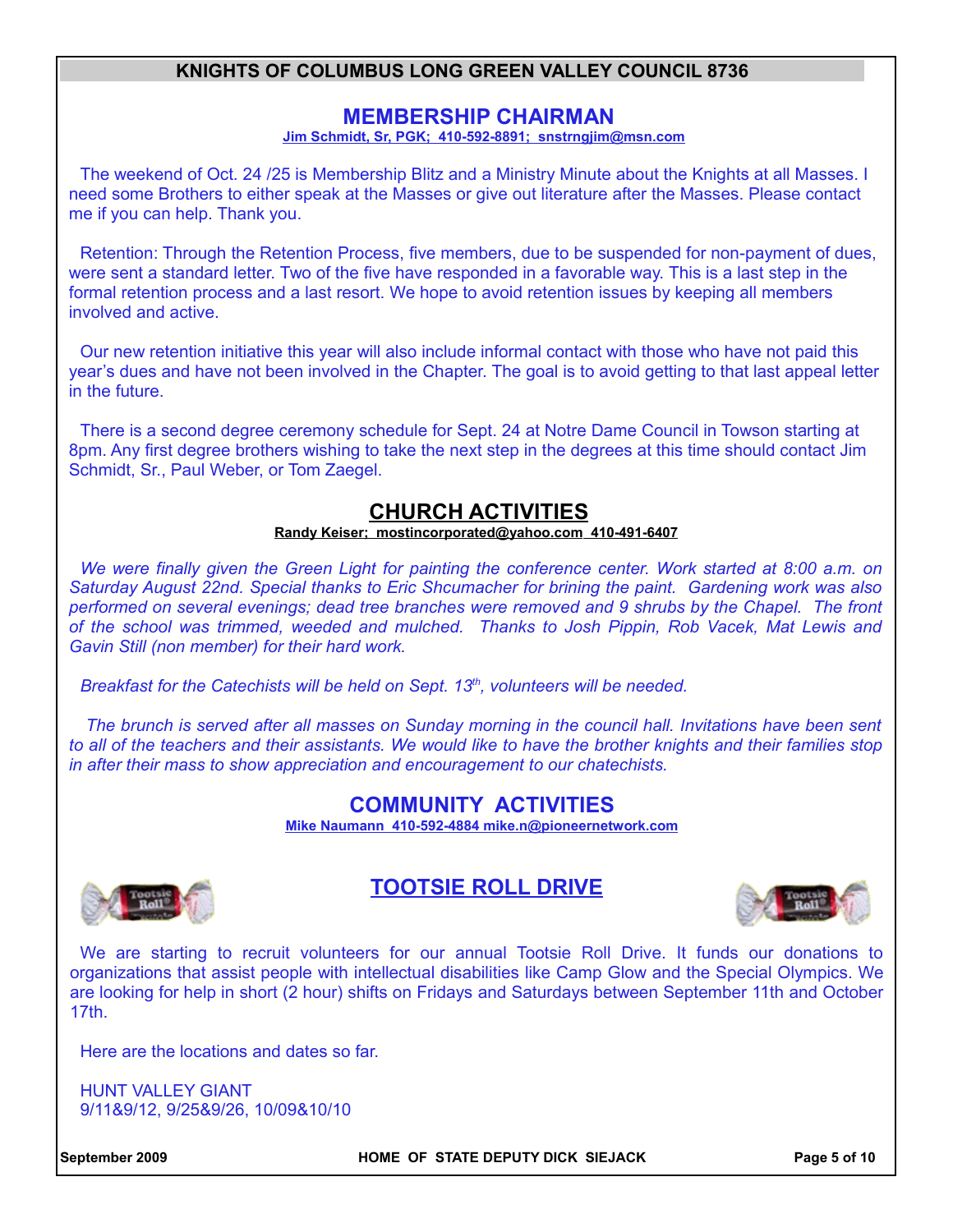FRIDAY 10AM – 12 NOON, 12 Noon - 2PM, 4PM – 6PM SATURDAY 10AM – 12 NOON, 12 NOON – 2PM

JACKSONVILLE SAFEWAY 9/18&9/19, 10/02&10/03, 10/16&10/17

FRIDAY 10AM – 12 NOON, 12 Noon - 2PM, 4PM – 6PM SATURDAY 10AM – 12 NOON, 12 NOON – 2PM

Contact me by phone or email, see above, to indicate your preferred time and location. We will also have sign up sheets at council meetings.

#### **COUNCIL ACTIVITIES Jim Schmidt Jr. 410-592-8891**

We have recently acquired a pool table for the Council Home. To utilize the table we are starting a 9 Ball Pool League family activity that will meet on Wednesday nights at 6:30. The format is a four team league of six person rosters each. Three of the team's 6 players per team will play a team match so all team players need not be present at every match. Two teams will start the first match at 6:30 PM on Wednesday. The second pair of teams will report at 7:30 to follow with their match.

To make this an enjoyable family activity with handicapping performed via skill level calculations to keep matches competitive. Lower skill levels need to sink fewer shots to win a match against a higher level skill player. Wives and family members ( age 12 and above) are welcome to play. There will be a small fee of \$3 each time a player shoots in a match to cover the cost of maintaining the pool table and equipment.

Ready to sign up? Send an email telling me who wants to play at lecturer@kofc8736.org and I will put you on the list. We have a limited number of slots so sign up now to be sure you are included.

Still undecided? Come to a demonstration event at 6:30 PM Wednesday on September 2nd. You can watch, play and learn about this family activity. ALL SKILL LEVELS are welcome. Coaching will be provided to help newcomers to the game progress in their skill level. Look for Pool League information to be posted soon on the LGVC website www.kofc8736.org and be in the know.

Joe

## **FAMILY ACTIVITIES**

By the time you read this, the annual Council picnic and crab feast will be over. Over 100 people showed up making it the largest crowd in several years. With the enclosed pavilion, there was no excuse to not attend. Everyone filled up on hamburgers, hot dogs, and sausage plus lots of side dishes. Plus there was the wonderful crabs and desserts. The kids got to enjoy the pool. Mark your calendar for next year's picnic on August 22, 2010. It will be back at the same 4H camp near Rocks State park.

 In October, we are planning some type of family activity that the whole family can enjoy. It might be a hayride or visit to a local fire company and then lunch. More details to follow at the September meetings.

**September 2009 HOME OF STATE DEPUTY DICK SIEJACK Page 6 of 10**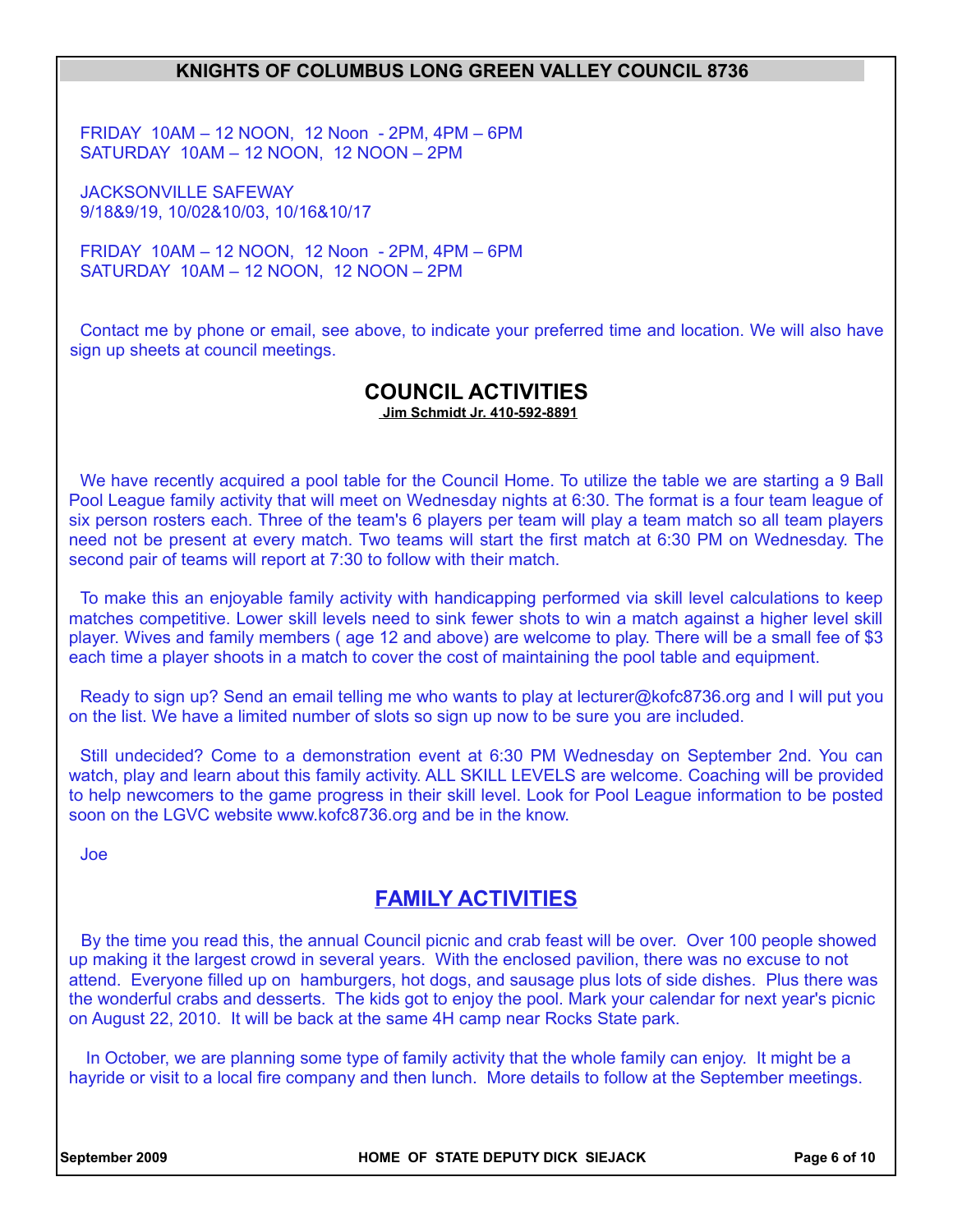## **PRO LIFE**

 **Ed Gibbons PGibb1@aol.com 410-592-2750**

Pro-Life continues to ask you strongly to write all members of Congress in order to defeat the Health Care Bill that is now before them.

If you need addresses, please contact me at PGibb1@aol.com or call 410-592-2750.

## **LECTURER'S REPORT**

#### **Joe Wenderoth, (410) 491-5918, email lecturer@kofc8736.org**

The July Lecturer program for the new 2009-2010 Council Year was an interactive presentation of Long Green Valley Council's planned programs for the coming year. Each Program Chairman provided their plans for activities and events as well as to solicit support for programs from members and invite their suggestions for improved activities. This will be followed soon with a service survey sent via link in an "allhands" email. Please respond to the service survey when you see it. It will take only a few minutes to complete.

The August program was a visit by Monsignor John Fitzgerald of *The Apostleship of the Sea* to promote their programs to aid and support seamen visiting the port of Baltimore. As always, please advise me of any requests that you may have for Lecturer Programs for 2009-2010.

Last month's "Male and Female" puzzle answer is Bordeaux, phonetically engineered from the names of two animals (boar for male hog and doe for female deer) to form the name of a wine varietal. Advocate Jim Schmidt Sr is the winner! See him after a meeting for a free beer!

The puzzle for September follows. You can email (preferred) or snail mail answers to the Lecturer. The Knight's Ladies are also invited to compete as usual this month. The Knight's Ladies responses have been lagging lately and the men are beginning to dominate (unlike their role at home).

**September Puzzle.** Baseball Gear - Think of a word for an article of clothing worn below the waist. Then think of a word for an article of clothes worn above the waist. Put them together, without rearranging the letters, and you will get a word used in baseball. What is it?

Good Luck.

## **CHANCELLOR'S REPORT**

**Bob McGraw, Work 410-887-1828, Cell/Text 443-299-7732, E-mail rsmcgraw@verizon.net**

**Feel free to contact me if you know of any brother or family member that is in need of prayers.** 

Please continue to pray for the following:

**Brothers:**

Marland Carlson Joe Owens Mike Sallese George Landefeld

**Relations:** Mary Jane Zaegel, Wife of Brother Tom Zaegel Jerry Rowan, Uncle of Brother Thomas Rowan

**September 2009 HOME OF STATE DEPUTY DICK SIEJACK Page 7 of 10**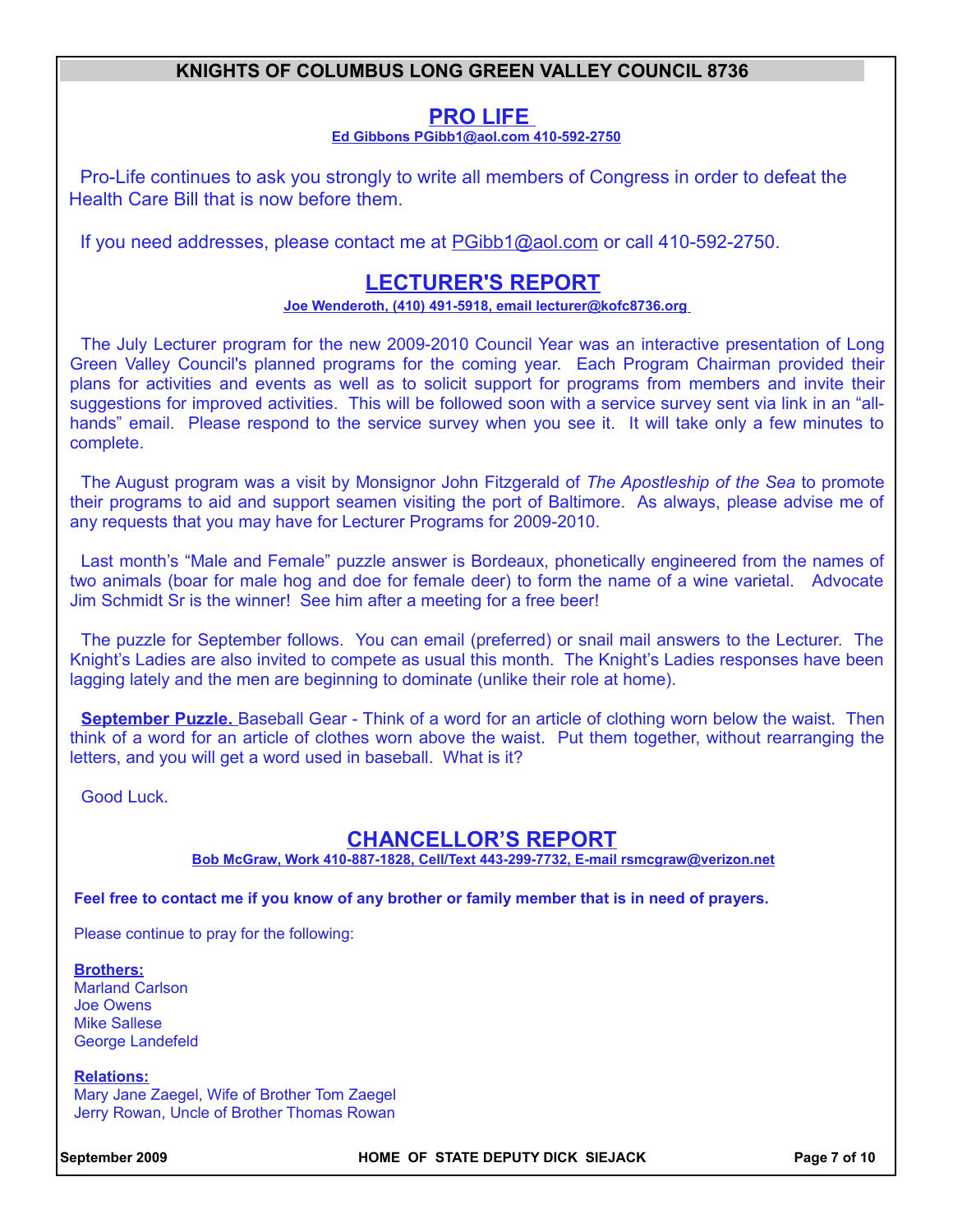**Deceased:**

Deborah Dozier, Wife of Brother Craig Dozier

*NOTE: We have no system of routinely identifying those people whose health has improved to the point that they no longer need to be on the prayer list. Consequently, at the end of each quarter, we will delete all names that have been on the list for three or more months. Anyone with a request should contact the Chancellor, Bob McGraw, at either of the above addresses and they will be listed/reinstated on the prayer list.*

#### **SEPTEMBER BIRTHDAYS**

| <b>Joe Shimanek</b>    |    |
|------------------------|----|
| <b>Bill Loeffler</b>   | 2  |
| <b>Charles Grebe</b>   | 16 |
| <b>Ted Hartka</b>      | 16 |
| <b>Bill Mester</b>     | 18 |
| <b>Cal Guthrie</b>     | 20 |
| <b>Ed Gibbons</b>      | 21 |
| <b>Dennis Mitchell</b> | 22 |
| <b>John Pirisino</b>   | 22 |

#### **RAVENS GAMES**

The Council Officers approved a plan for us to work Ravens home games just like we do the Oriole games, escept that we will only have a small beer stand selling Sam Adams beer. The stand is located on the Concourse level. We need about 5 jpjeople to work each game.We are doing this to make up for the lost revenue from the Oriole games.

For all the games that start at 1:00 pm we must be there by 10:00 am. Parking is free on the lot behind the old Montgomery Wards building. If you go down Washington Blvd. go past the railroad tracks and there is an enclosed lot for you to park. It's free; the shuttle will take you to the stadium; and after the game, it will take you back.

Please phone or email me if you can help. Thank you. Jim Schmidt Sr. 410-592-8891; snstrngjim@msn.com

The schedule for the Ravens is: 9/13 1;00 pm Chiefs 9 /27 1:00 pm Browns 10 /11 1:00 pm Bengals 11 /1 1:00 pm Broncos 11 /22 1:00 pm Colts 11 /29 8:30 Pm Steelers 12 /13 1:00 pm Lions 12 /20 1:00 pm Bears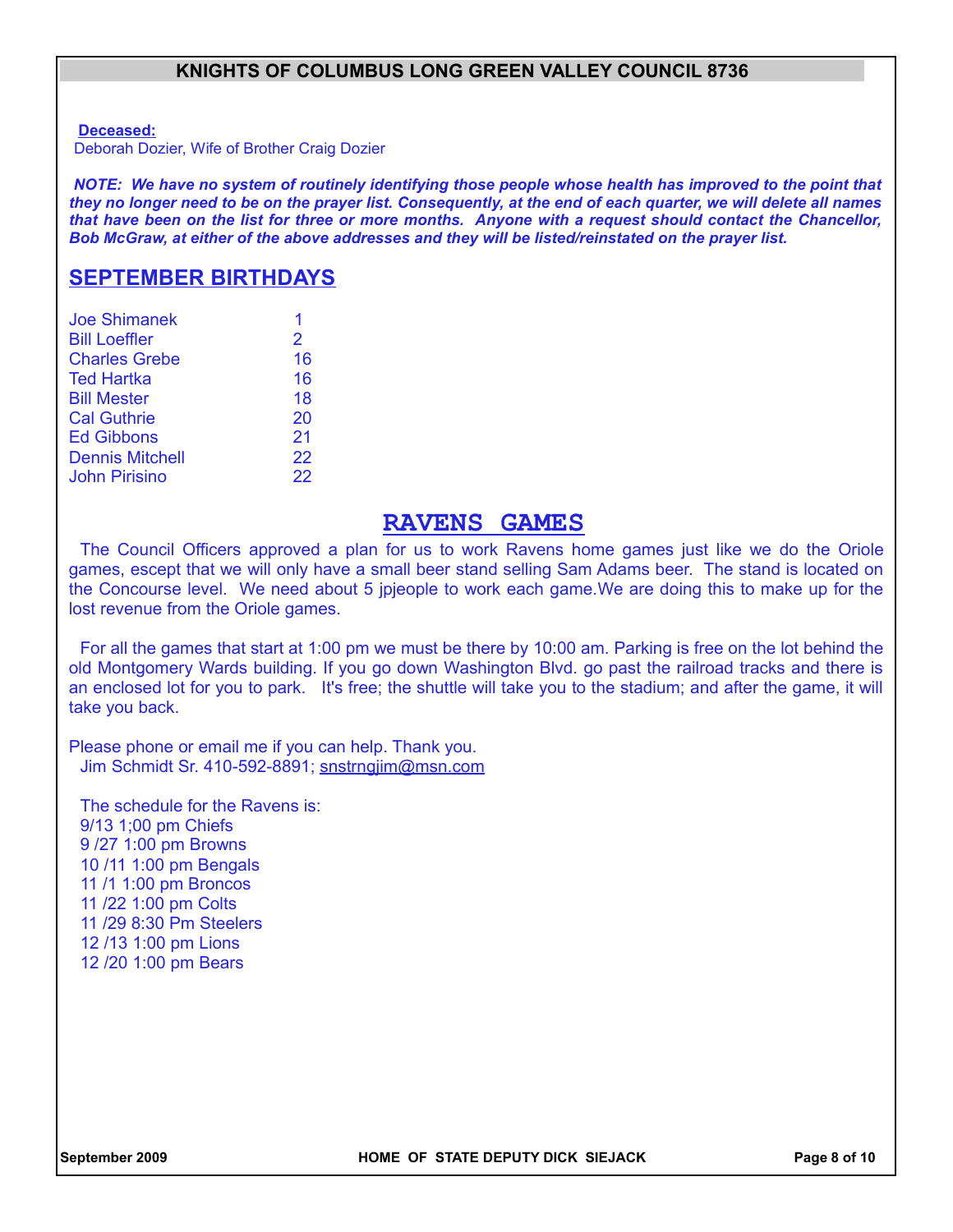# **DATES TO REMEMBER**

| <b>DATE</b>      | <b>DAY</b>   | <b>TIME</b> | <b>ACTIVITY</b>                                                         | <b>LOCATION</b>           |  |  |  |
|------------------|--------------|-------------|-------------------------------------------------------------------------|---------------------------|--|--|--|
| <b>SEPTEMBER</b> |              |             |                                                                         |                           |  |  |  |
| 1                | Tues.        |             | Knights' Ladies Meeting                                                 | <b>Council Home</b>       |  |  |  |
| 1                | Tues.        | 7:05 PM     | <b>Baseball Game-Yankees</b>                                            | <b>Camden Yards</b>       |  |  |  |
| 3                | <b>Thurs</b> | 7:00 PM     | <b>Officers Meeting</b>                                                 | <b>Council Home</b>       |  |  |  |
| 8                | Tues.        | 8:00 PM     | <b>Business Meeting, any Rosary</b><br>for Fr. Willie's deceased Mother | <b>Council Home</b>       |  |  |  |
| 10               | Thurs.       | 8:00 PM     | <b>BCGK Meeting</b>                                                     |                           |  |  |  |
| 11               | Fri.         | 8:30 AM     | World Day of Prayer                                                     | St. Johns Chapel          |  |  |  |
| 11/12            | Fri./Sat.    |             | <b>Tootsie Roll Drive</b>                                               | Giant, Hunt Valley        |  |  |  |
| 12/13            | Sun.         |             | <b>Catechetical Sunday Brunch</b>                                       | <b>Council Home</b>       |  |  |  |
| 13               | Sun.         | 1:00 PM     | Ravens Game Beer Stand                                                  | Ravens Stadium            |  |  |  |
| 15               | Tues.        | 7:00 PM     | First Degree Team Meeting                                               | Council Home              |  |  |  |
| 17               | Thurs.       | 8:00 PM     | <b>ABJC Meeting</b>                                                     | Our Lady of Grace Council |  |  |  |
| 18               | Fri.         | 7:05 PM     | <b>Baseball Game-Red Sox</b>                                            | <b>Candem Yards</b>       |  |  |  |
| 18/19            | Fri./Sat.    |             | <b>Tootsie Roll Drive</b>                                               | Safeway, Jacksonville     |  |  |  |
| 19/20            | Sat./Sun.    |             | Car Raffle at all Masses                                                | St. Johns Church          |  |  |  |
| 22               | Tues.        | 8:00 PM     | <b>Council Social Meeting</b>                                           | Council Home              |  |  |  |
| 25/26            | Fri./Sat.    |             | <b>Tootsie Roll Drive</b>                                               | Giant, Hunt Valley        |  |  |  |
| 27               | Sun.         | 1:00 PM     | Ravens Game Beer Stand                                                  | Ravens Stadium            |  |  |  |
|                  |              |             | <b>OCTOBER</b>                                                          |                           |  |  |  |
| 01               | <b>Thurs</b> | 7:00 PM     | <b>Officers Meeting</b>                                                 | <b>Council Home</b>       |  |  |  |
| 02               | Fri.         | 7:05 PM     | <b>Baseball Game-Toronto</b>                                            | <b>Camden Yards</b>       |  |  |  |
| 02/03            | Fri./Sat.    |             | <b>Tootsie Roll Drive</b>                                               | Safeway, Jacksonville     |  |  |  |
| 03               | Sat.         | 6/12 PM     | <b>Bull and Oyster Roast</b>                                            | St. Johns Hall            |  |  |  |
| 06               | Tues.        |             | Knights Ladies                                                          |                           |  |  |  |
| 08               | Thurs.       | 8:00 PM     | <b>BCGK Meeting</b>                                                     |                           |  |  |  |
| 10               | Fri.         |             | Columbus Day Ball                                                       | La Fontaine Blue          |  |  |  |
| 11               | Sun.         | 1:00 PM     | Ravens Game Beer Stand                                                  | Ravens Stadium            |  |  |  |
| 13               | Tues.        | 7:30 PM     | Business Meeting, and Rosary                                            | <b>Council Home</b>       |  |  |  |
| 15               | Thurs.       | 8:00PM      | <b>ABJC Meeting</b>                                                     |                           |  |  |  |
| 24               | Sat.         | 6:00PM      | October Fest                                                            | St. Johns Hall            |  |  |  |
| 24/25            | Sat./Sun     |             | Membership Blitz                                                        | St. Johns Church          |  |  |  |
| 27               | Tues.        | 8:00PM      | Social Meeting                                                          | Council Home              |  |  |  |

September 2009 **FORE OF STATE DEPUTY DICK SIEJACK** Page 9 of 10